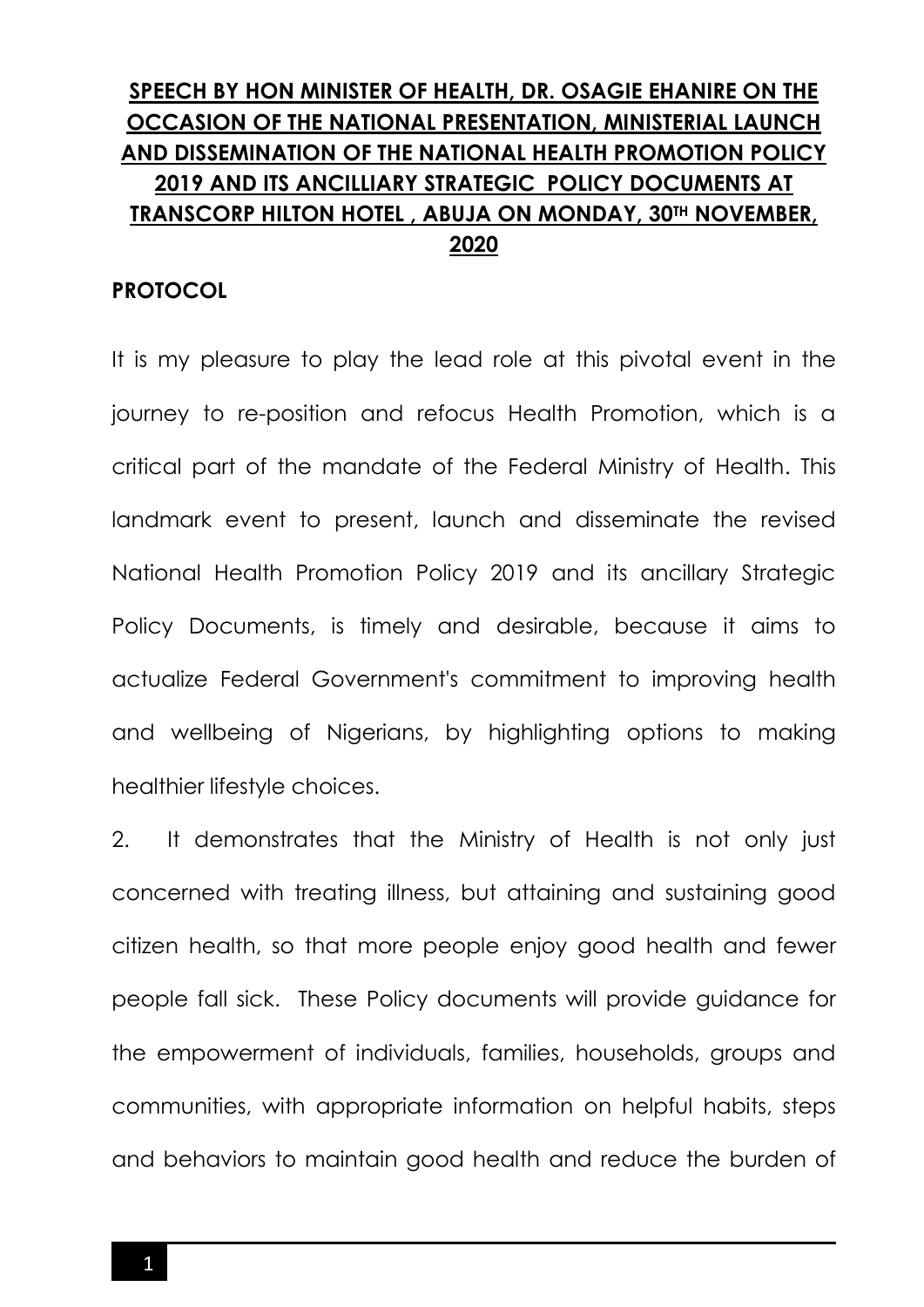communicable and non-communicable diseases, but also inform on the negative impact of certain practices.

3. Health, it is said, is wealth; but available evidence shows that conditions under which people are born, grow, live, work and age, and the systems in place to handle ill-health, determine overall health outcomes. Health education in communities and settings such as schools, workplace and worship centers, present an opportunity to disseminate information on health and impart life skills that promote healthy and health seeking behaviors, which remain throughout life.

4. Health Promotion, as a concept, began at the first Global Conference on Health Promotion held in Ottawa, Canada in 1986, as part of the search for effective means of preventing disease and improving living conditions. The popular saying that 'Prevention is better than Cure', also implies that it is a cheaper and more costeffective path to reducing illness, including diseases of public Health threat. The African Region of the World Health Organization identified Health Promotion as one of six strategic directions for addressing priority public health.

5. Ladies and Gentlemen, the Federal Ministry of Health, on acknowledging the benefit of scaled up Health Promotion activities in addressing the increasing burden of diseases, disability and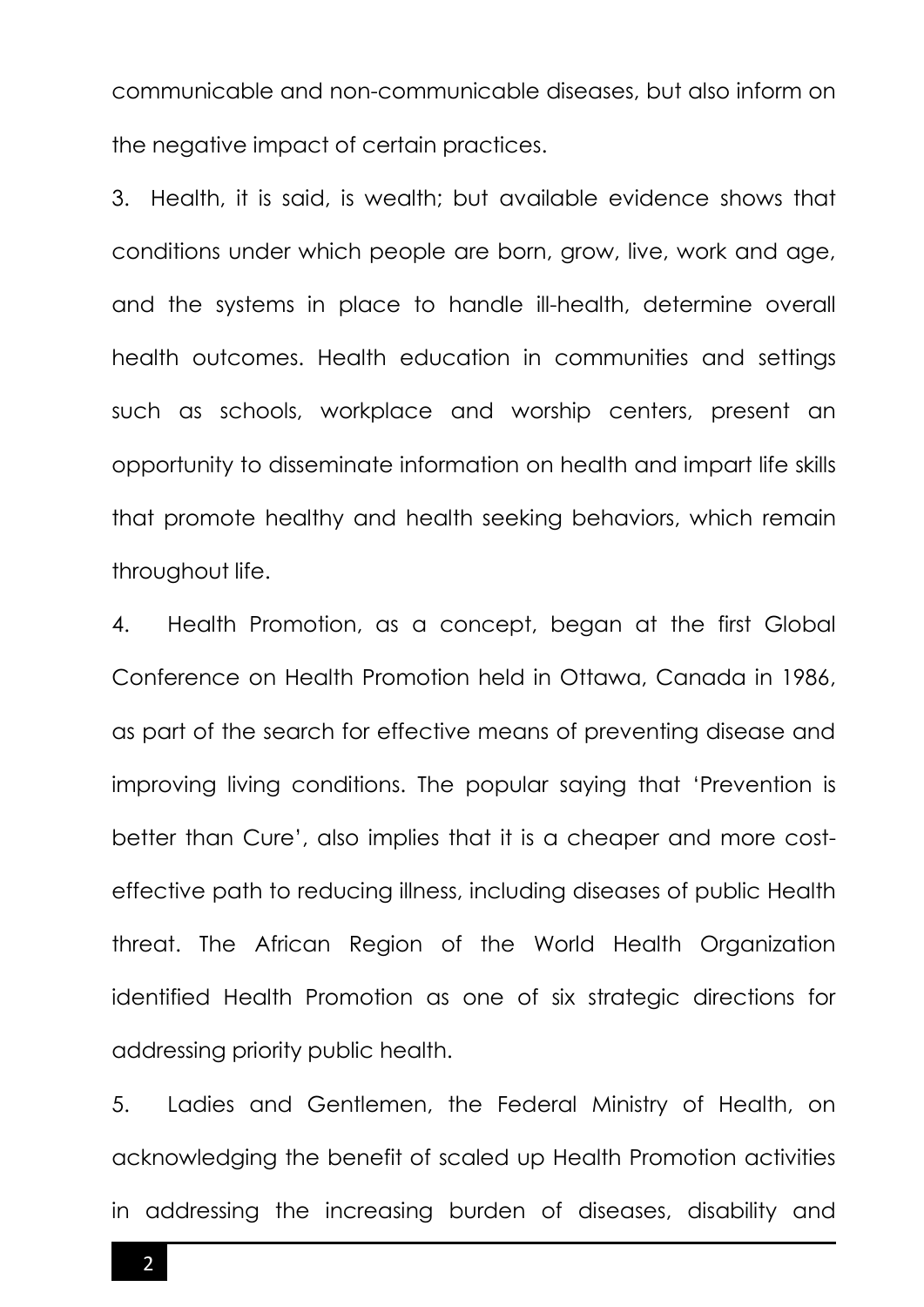premature deaths from preventable causes, conducted an assessment in 2004, in collaboration with relevant partners, of the capacity of the health sector to implement Health education programmes. The findings revealed limited technical capacity, the need for a framework and linkages across all levels of healthcare.

6. The outcome of that study is the maiden National Health Promotion Policy of 2006, developed by Federal Ministry of Health in collaboration with stakeholders, to strengthen the Health education capacity of the Health System, to fulfill the Policy objective of improving the health status of the populace.

7. Health Promotion activities at national and sub-national levels are central to the Basic Minimum Package of Healthcare Services provided by the National Primary Healthcare Development Agency and coordinated by the Health Promotion Division of the Department of Family Health at the Federal Ministry of Health, supported by the National Health Promotion Forum, after the maiden National Health Promotion Policy was launched. The Forum is a multi-sectorial technical advisory Group focused on strengthening collaboration to implement the National Health Promotion Policy nationwide. Membership is by institutional representation by designated focal persons. I commend the effort of the Forum and seize this opportunity to solicit their continued

 $3<sub>1</sub>$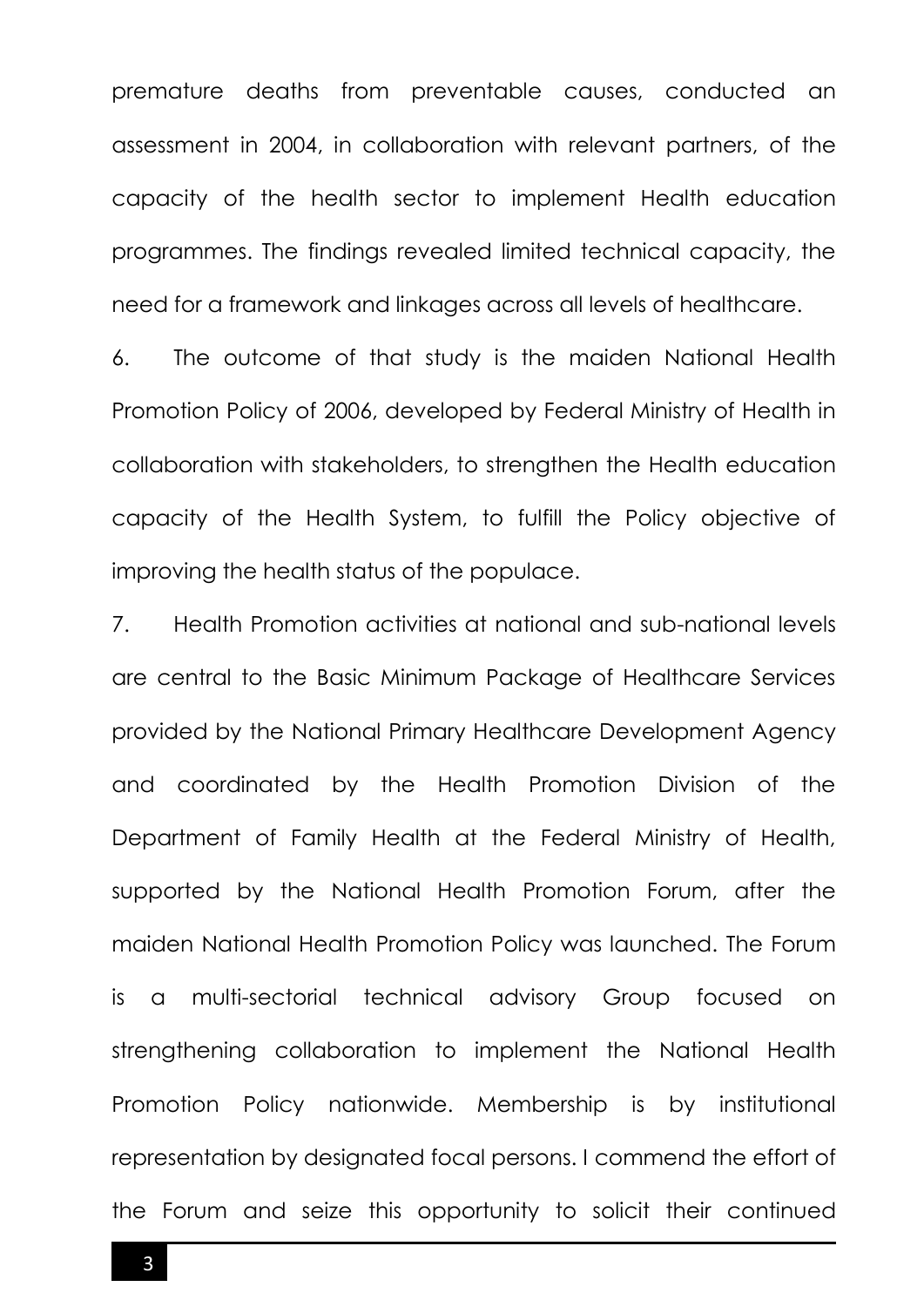partnership to better the health status of Nigerians, through this programme.

8. The question on the lips of many must be: **'what have we achieved'?** Though progress has been grudgingly slow over the last decade, I am pleased to say we have made modest advances in few areas of health Promotion programming, which include building capacity and an enabling policy environment, awareness creation, institutionalization at state level and baseline assessments, among others.

8. Despite efforts of government and partners to build healthy, safe environment in communities through public education on sanitation, hygiene and healthy living, along with preventive health services at both clinical and community settings, significant challenges remain. We are making efforts to reposition and strengthen coordination and stewardship of Health Promotion Programs at all governance levels, to improve community participation and empowerment, delivery of interventions, as well as evidence generation to guide further steps and achieve sustainable financing

10. Poor health seeking behavior is still rampant in communities and feeds poor health indices. This can be changed with adoption of simple household health practices in other settings. More

4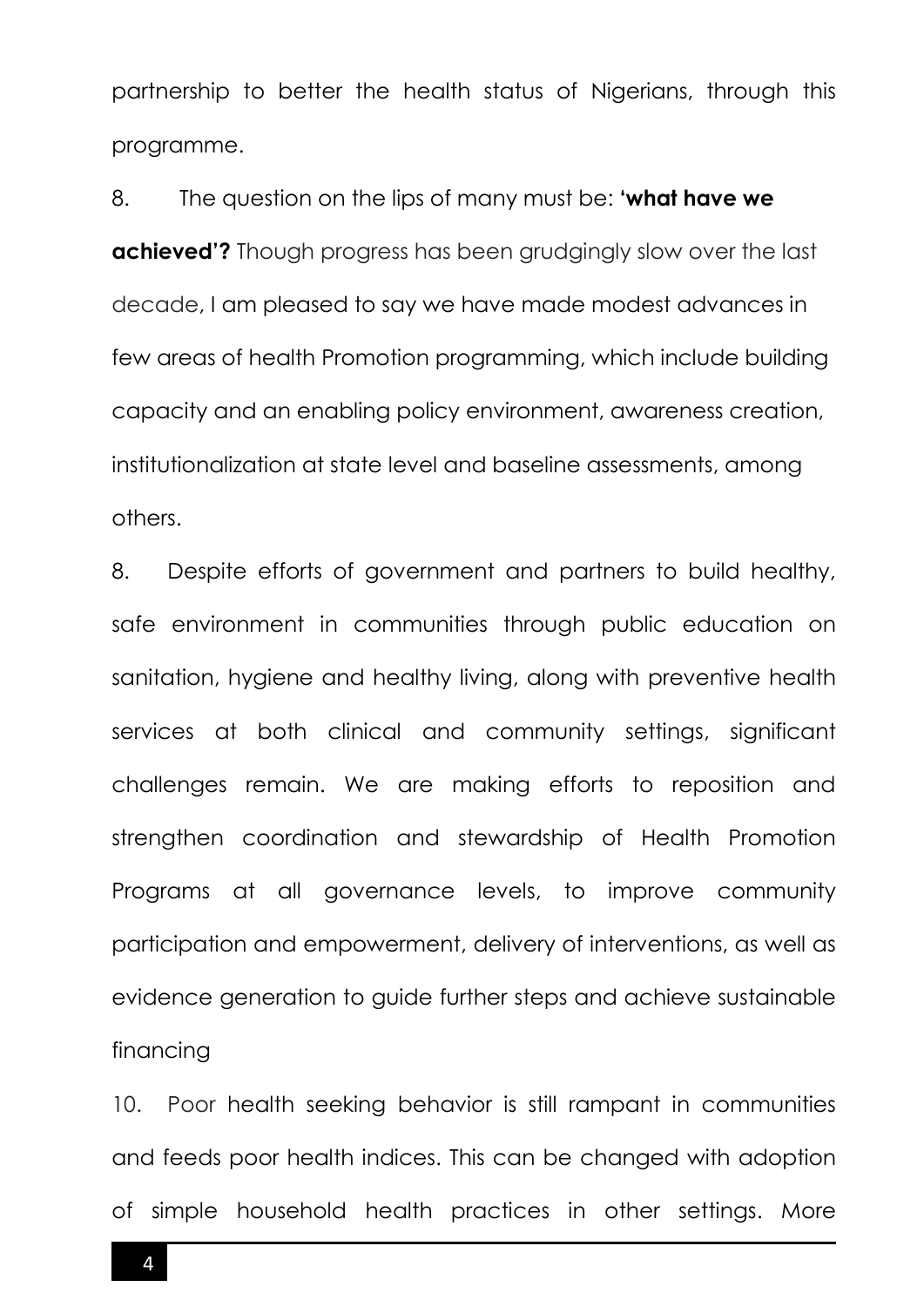investment in health education is not just worthwhile, it is cost saving and supports socio-economic development.

11. Ladies and Gentlemen, major policy documents, including the National Health Act of 2014, the National Health Policy 2016, and the 2nd National Strategic Health Development Plan 2018 – 2022 concur that **Health Promotion is Nigeria's means to** *'reducing the overall burden of disease, through behaviour and lifestyle changes',* but the reality around institutionalization of Health Promotion, does not yet support the contention. Going forward, we shall make diligent effort to uncover challenges around health promotion programming. However, we have developed policy and strategic documents that should see health promotion become a contributor to the achievement of the health related Sustainable Development Goal 3, and attainment of Universal Health Coverage.

12. We must also realize that addressing the question of the social determinants of health and achieving health equity requires actions and partnerships, which stretch beyond the health sector. I shall be glad to welcome you all to join hands with us to examine those determinants of health from our diverse vantage points, and strive to contribute what we can to address inequity, and also to adopt healthy life styles and promote health for better health outcomes.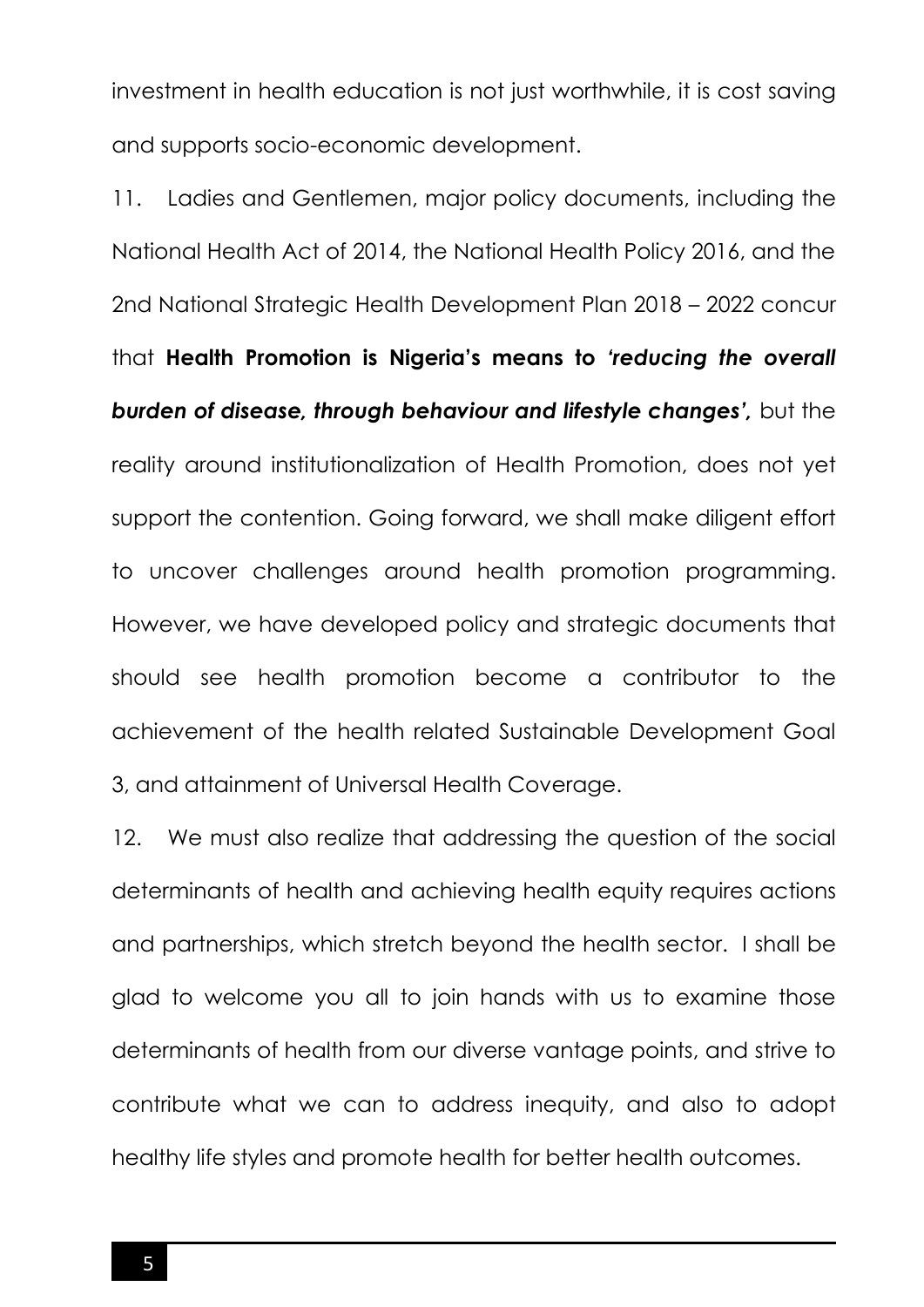13. I have the pleasure of inviting your full attention, as I make a public presentation of **FIVE** important Health Promotion Strategic Policy documents today. Thereafter, a result oriented sub-national level launch and dissemination is to follow. These Strategic Policy documents include:

**(I) NATIONAL HEALTH PROMOTION POLICY 2019** to contribute to achieving Nigeria's National Health Policy commitment to deliver **preventive, promotive, curative, protective, restorative and rehabilitative and palliative** healthcare to every citizen.

## **(II) NATIONAL STRATEGIC PLAN FOR HEALTH PROMOTION 2020-2024**

the maiden 5-year National Strategic Plan for Health Promotion 2020-2024 showcases Nigeria's commitment to bridging the gap between Policy and Implementation, now customized to addressing the context and peculiarities of health promotion

### **(III) KNOWLEDGE MANAGEMENT GUIDELINE FOR HEALTH PROMOTION**

**2020-2024** a tool to guide the fundamental requirement to institutionalize Knowledge Management practices for health promotion. It defines the core elements of knowledge management namely Capture, Generation, Synthesis, Storage, Archiving, Retrieval and Sharing.